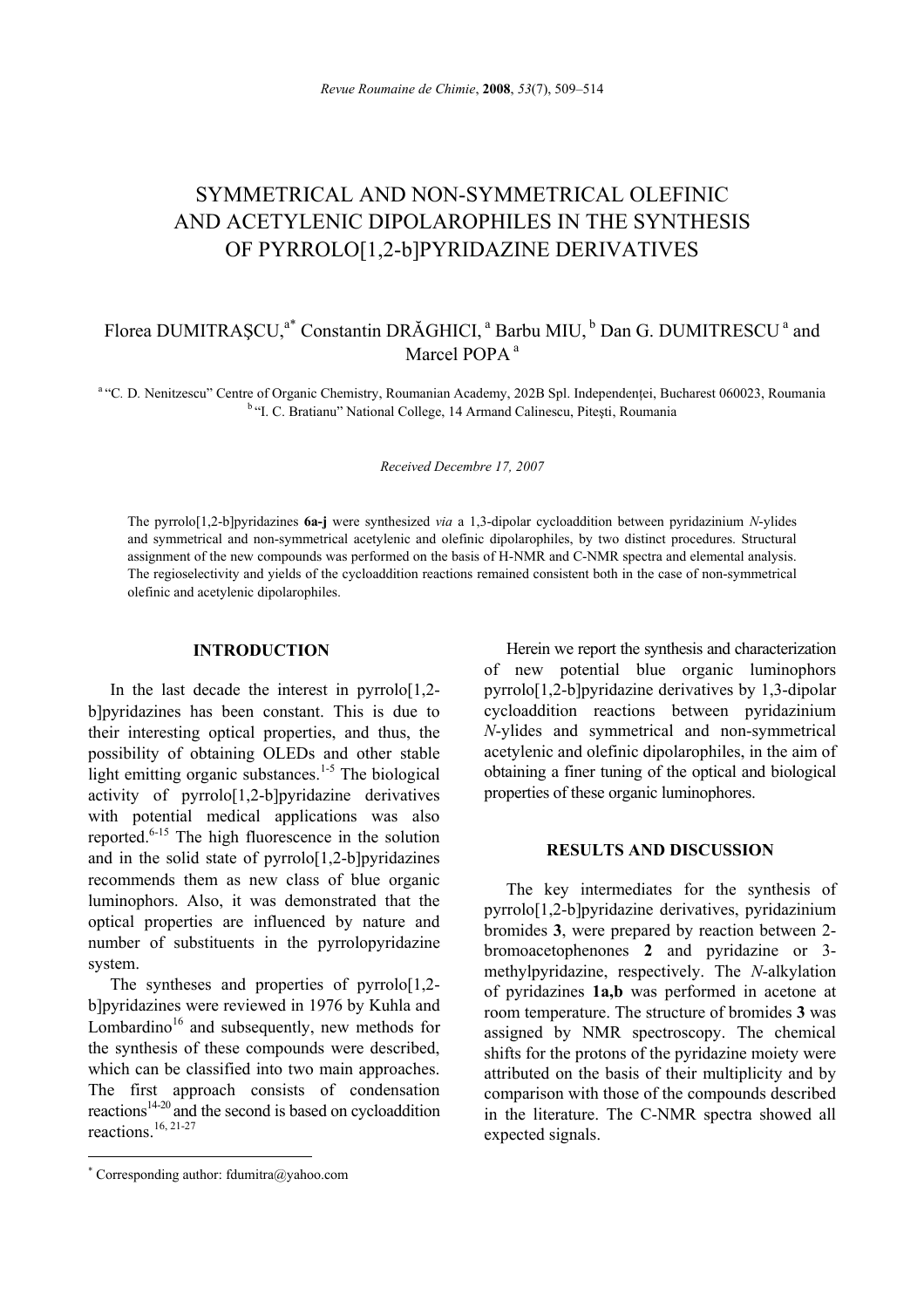

 $R=Me$ ;  $a = C_6H_5$ ;  $b = 4-BrC_6H_4$ ;  $c = 4-MeOC_6H_4$ ;  $d = 4-NCC_6H_4$  $R=H$ ;  $e = 4-CIC_6H_4$ ;  $f = 4-BrC_6H_4$ ;  $g = 3-O_2NC_6H_4$ ;  $h = 4-O_2NC_6H_4$ 

The pyrrolopyridazines **6a-d** were obtained by 1,3-dipolar cycloaddition reactions between 3-methylpyridazinium *N*-ylides **4a-d** with methyl propiolate (Scheme 2). Usually, the pyridazinium *N*-ylides are unstable compounds and they are generated *in situ* by the reaction between *N*-alkylated pyridazinium salts and triethylamine in the presence of the dipolarophiles. The cycloaddition reactions were performed in methylene chloride at room temperature giving pyrrolopyridazines derivatives **6a-d**. As resulted from NMR data, the cycloaddition between *N*-ylides **4a-d** and nonsymmetrical alkyne, methyl propiolate, is completely regioselective, as only the formation of the regioisomer with the ester attached in the 5 position of the pyrrolopyridazine moiety was observed.



 $a = C_6H_5$ ; b = 4-BrC<sub>6</sub>H<sub>4</sub>; c = 4-MeOC<sub>6</sub>H<sub>4</sub>; d = 4-NCC<sub>6</sub>H<sub>4</sub>

Scheme 1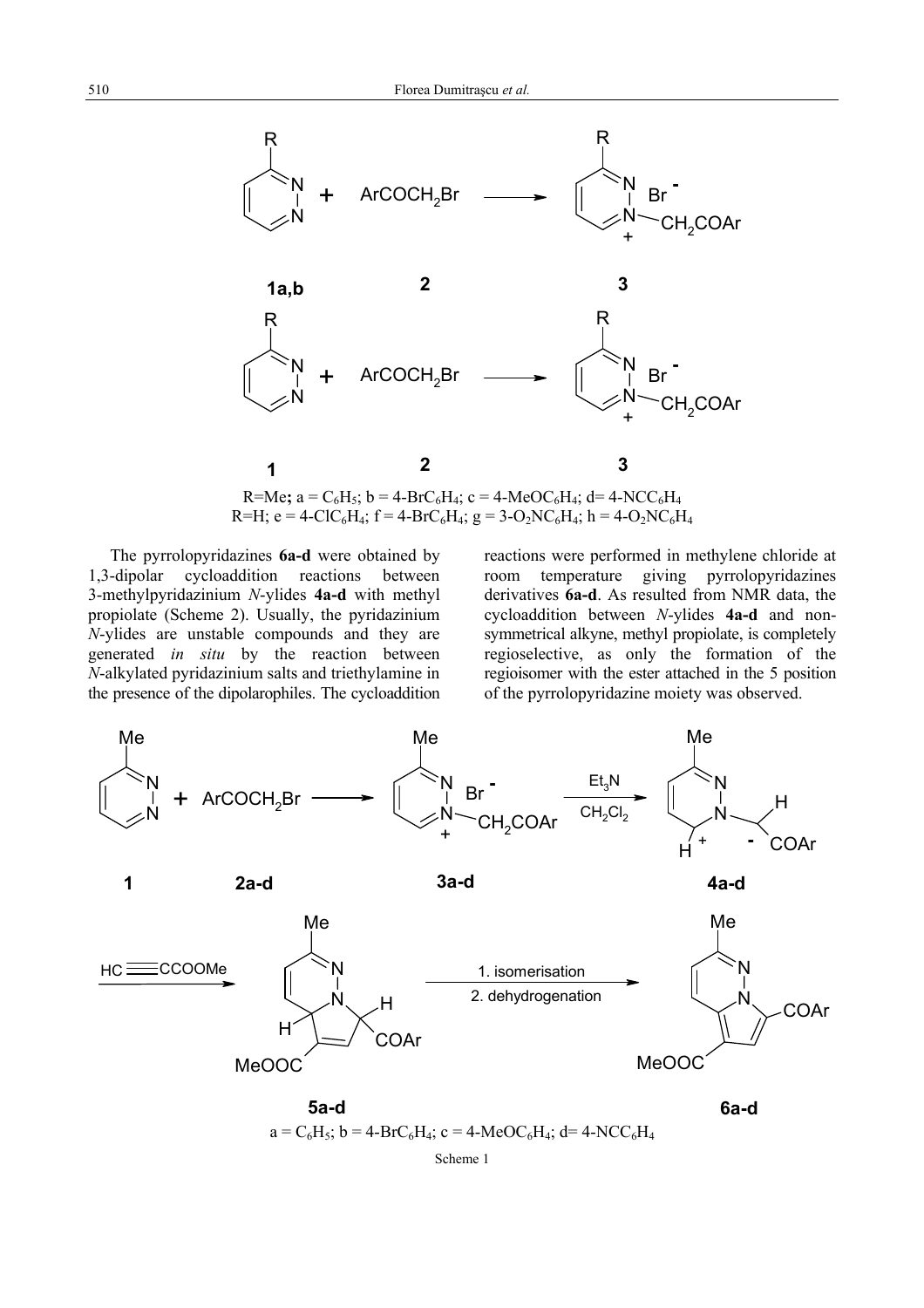The pyrrolopyridazine derivatives **6a-d** were also obtained from bromides **3a-d**, methyl acrylate, and triethylamine in DMF at 90 °C in the presence of - tetrakis-pyridino Co(II)dichromate (TPCD), as oxidant. This reagent was used for aromatization of cycloadducts obtained by reaction between heteroaromatics *N*-ylides and activated olefins.<sup>28</sup>

The formation of compounds **6** implies the generation of *N*-ylides **4** from bromide **3** by reaction with triethylamine, the cycloaddition between *N*-ylide dipole and olefinic dipolarophile, and finally the aromatization of the tetrahydroderivative by the action of tetrakispyridino Co(II) dichromate (TPCD).



#### Scheme 2

The structures of the new compounds **6a-d** were assigned by elemental analysis and NMR spectroscopy. In the H-NMR spectra of compounds **6** the two protons H-3 and H-4 from the pyridazine moiety appear as two doublets with  $J = 9.2$  Hz. In comparison with unsubstituted pyrrolopyridazine,16 protons H-4 and H-6 are strongly deshielded due to the vicinity of the 5-carbomethoxy and the 7-carbonyl groups, respectivly.

The chemical shifts for the carbon atoms from pyrrolopyridazines **6** were assigned by using heteronuclear H-C correlation experiments (HETCOR). The atom C-2 ( $\delta$  = 153.3-154.1 ppm) is highly deshielded in respect with the other atoms from the pyrrolopyridazine system as it is part of a C-N double bond. The strong shielding observed for C-5 ( $\delta$  = 105-106 ppm) is a consequence of its relative β positions to the pyrrole nitrogen.

 In a similar manner, the pyrrolopyridazines **6ek** with three substituents grafted on the pyrrole ring were obtained by 1,3-dipolar cycloaddition from pyridazinium N-ylides generated from pyridazinium bromides **3e-k** and acetylenic or olefinic dipolarophiles. As acetylenic dipolarophile diethyl acetylenedicarboxylate was used. The generation of *N*-ylides and cycloaddition reaction was performed in methylene chloride at room temperature. The pyrrolopyridazines **6e-k** were also prepared from pyridazinium bromides **3e-k** and methyl acrylate in DMF in the presence of TPCD as oxidant agent. The yields obtained by the two distinct methods for compounds **6e-k** are not significantly different and were found to be over 50%. The main disadvantage of the method which implied the acetylenic dipolarophile in methylene chloride at at room temperature, is the formation of the dihydro-pyrrolopyridazine derivatives as by-products.

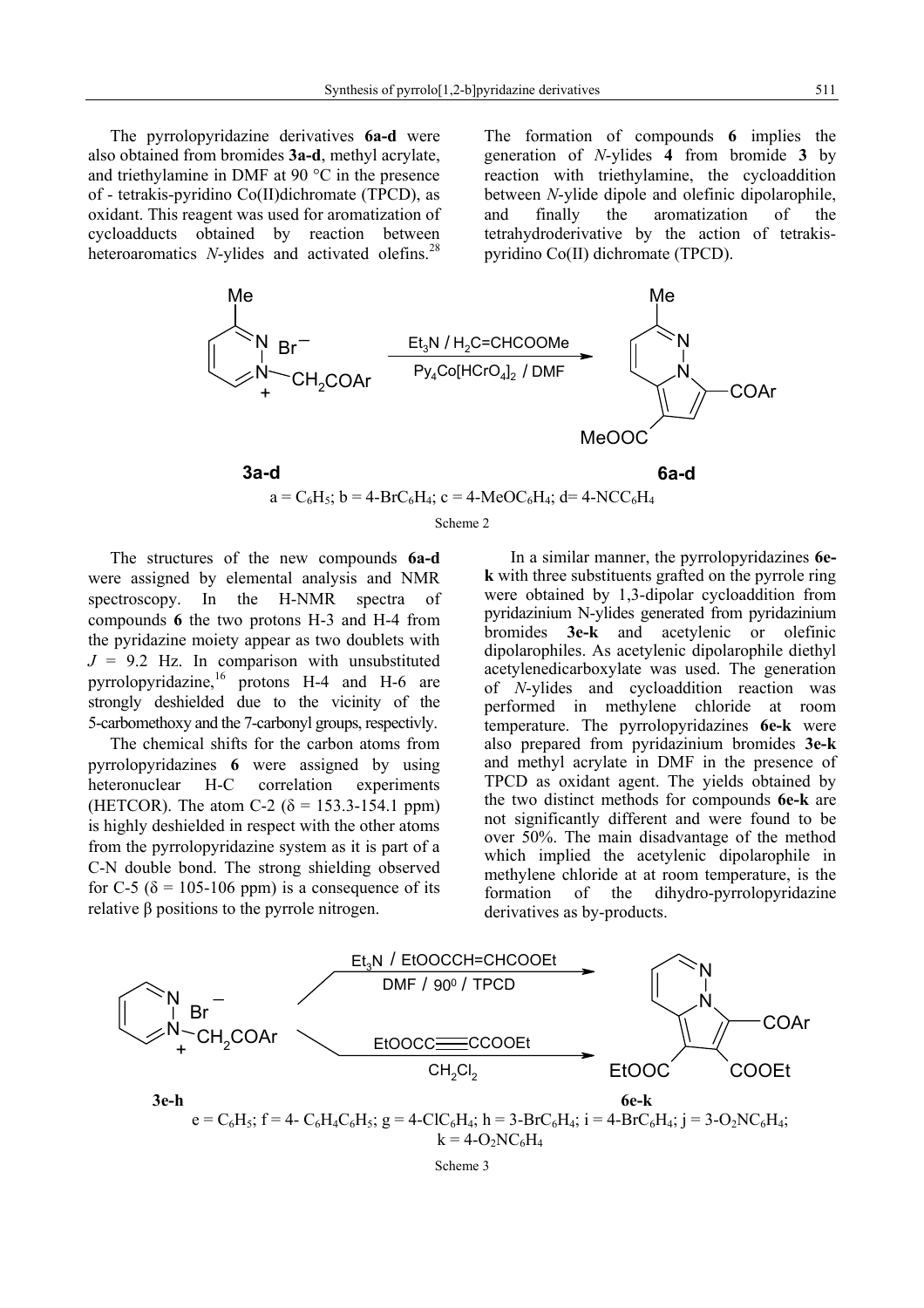The structure of pyrrolopyridazines **6e-k** was confirmed by NMR spectroscopy. The chemical shifts for hydrogen and carbon atoms were established on the basis of multiplicity, the magnitude of the coupling constants, as well as by classical two dimensional H/H and H/C correlations. In the NMR spectra of compounds **6e-k**, the three protons (H2, H3, H4) from the pyridazine moiety appear as an ABC system with the following coupling constants:  ${}^{3}J_{2,3} = 4.5$  Hz,  ${}^{4}J_{2,4} = 1.9$  Hz and  $^{3}J_{3,4} = 9.2$  Hz.

The chemical shifts for the carbon atoms from pyrrolopyridazines **6** were assigned by using heteronuclear H-C correlation experiments (HETCOR). The atom C-2 ( $\delta$  = 144.8-145.7 ppm) from the pyrrolopyridazines **6** is highly deshielded in respect with the other atoms from the pyrrolopyridazine system, as it is part of a C-N double bond.

Additional evidence for the cyano-bearing compounds was provided by FT-IR spectroscopy. The cyano group appears at  $2226 \text{ cm}^{-1}$  in the case of the cycloadduct **6d** and at 2234 cm-1 for the pyridazinium salt **3d**, respectivly.

# **EXPERIMENTAL**

Melting points were determined on a Boëtius hot plate and are uncorrected. The NMR spectra were recorded on a Varian Gemini 300 BB instrument, operating at 300 MHz for <sup>1</sup>H and 75 MHz for 13C. Supplementary evidence was given by HETCOR and COSY experiments. FT-IR spectra were recorded on a Brucker Vertex 70 spectrometer.

 **Synthesis of pyridazinium bromides 3**. 10 Mmol Pyridazine **1** and 11 mmol 2-bromoacetophenone **2** in 50 mL of acetone were stirred at room temperature for 5-6 hrs and then kept at room temperature until the next day. The pyridazinium bromides **3** were obtained as light brown precipitates which were collected by vacuum filtration and washed with acetone.

#### **1-[2-(4-Cyanophenyl)-2-oxoethyl]-3-methylpyridazinium**

**bromide** (**3d**). The product was recrystallized from methanol and brown-white crystals with mp 260-1 °C were obtained; Yield 96 %. Anal. Calcd. C<sub>13</sub>H<sub>12</sub>BrN<sub>3</sub>O: C 52.85; H 4.04; Br 25.11; N 13.21. Found C 53.18; H 4.31; Br 25.39; N 13.50. IR

(ATR, cm<sup>-1</sup>): 2234 (CN).<br><sup>1</sup>H-NMR (300 MHz, CDCl<sub>3</sub>+TFA) δ: 2.88 (s, 3H, 2-Me); 6.60 (s, 2H, CH2); 7.88 (d, 2H, *J*=8.2 Hz, H-3', H-5'); 8.17 (d, 2H, *J*=8.2 Hz, H-2', H-6'); 8.33 (d, 1H, *J* = 8.5 Hz, H-4); 8.61

(dd, 1H, *J* = 8.5, 5.7 Hz, H-5); 9.65 (d, 1H, *J* = 5.7 Hz, H-6). <sup>13</sup>C-NMR (75 MHz, CDCl<sub>3</sub>+TFA) δ: 22.1 (2-Me); 71.0 (CH<sub>2</sub>); 117.2, 117.8 (C-4', CN); 129.0 (C-2', C-6'); 133.3 (C-3', C-5'); 135.4; 137.8 (C-4, C-5); 136.3 (C-1'); 150.0 (C-6); 165.7 (C-2); 188.2 (COAr).

### **Method A**: **Synthesis of pyrrolo[1,2-b]pyridazines 6 using acetylenic dipolarophiles**

 3 Mmol pyridazinium bromide **3** were suspended in 20 mL of dichloromethane and then 4 mmol of methyl propiolate were added. Under vigorous stirring 0.45 mL

(3 mmol) of triethylamine (dissolved in 10 mL of methylene chloride) were added dropwise. After 1 h the reaction mixture was washed with water and the solvent evaporated. The pyrrolopyridazine derivatives **6** were purified by recrystallization or by column chromatography on neutral  $Al_2O_3$  using dichloromethane as eluent.

#### **Method B: Synthesis of pyrrolo[1,2-b]pyridazines 6 using olefinic dipolarophile**

5 Mmol of pyridazinium bromides **3** and 15 mmoles of methyl acrylate in 30 mL DMF were treated under stirring and at room temperature with 0.7 mL (5 mmol) triethylamine. After 30 min., 3 g TPCD were added and at the reaction mixture was heated at 80-90 ºC for 4 h. Then the mixture was cooled at room temperature and 50 mL 5% aqueous HCl were added in order to promote the precipitation of the product which was removed by vacuum filtration and air dried. The crude product was purified by chromatography on a short column (Aluminium oxide 90 standardized, chloroform).

**Methyl 7-Benzoyl-2-methyl-pyrrolo[1,2-b]pyridazine-5-carboxylate (6a)**. The product was recrystallized from methanol and colorless crystals with mp 121-3 ºC were obtained; Yield: method A 69%; method B 64 %. Anal. Calcd.  $C_{17}H_{14}N_2O_3$ : C 69.38; H 4.79; N 9.52. Found C 69.67; H 5.10; N 9.76.

<sup>1</sup>H-NMR (300 MHz, CDCl<sub>3</sub>) δ: 2.60 (s, 3H, 2-Me); 3.85 (s, 3H, MeO); 7.03 (d, 1H, *J* = 9.2 Hz, H-3); 7.45-7.51 (m, 2H, H-3', H-5'); 7.52-7.58 (m, 1H, H-4'); 7.61 (s, 1H, H-6); 7.85- 7.88 (m, 2H, H-2', H-6'); 8.52 (d, 1H, *J* = 9.2 Hz, H-4).<br><sup>13</sup>C-NMR (75 MHz, CDCl<sub>3</sub>) δ: 22.4 (2-Me); 51.8 (MeO);

105.3 (C-5); 120.1 (C-3); 124.7 (C-6); 127.2 (C-7); 127.5 (C-4); 128.5 (C-3', C-5'); 129.7 (C-2', C-6'); 131.5 (C-4a); 132.4 (C-4'); 139.3 (C-1'); 153.7 (C-2); 164.2 (COO); 184.5 (COAr).

**Methyl 7-(4-Bromobenzoyl)-2-methyl-pyrrolo[1,2 b]pyridazine-5-carboxylate (6b)**. The product was recrystallized from ethyl acetate and colorless crystals with mp 169-171 ºC were obtained; Yield: method A 68 %; method B 73 %. Anal. Calcd. C<sub>17</sub>H<sub>13</sub>BrN<sub>2</sub>O<sub>3</sub>: C 54.71; H 3.51; Br 21.41; N 7.51. Found: C 55.01; H 3.78; Br 21.68; N 7.67. <sup>1</sup>

<sup>1</sup>H-NMR (400 MHz, CDCl<sub>3</sub>) δ: 2.65 (s, 3H, 2-Me); 3.90 (s, 3H, MeO); 7.04 (d, 1H, *J* = 9.2 Hz, H-3); 7.63 (s, 1H, H-6); 7.65, 7.76 (2d, 4H, *J* = 8.4 Hz, H-2', H-3', H-5', H-6'); 8.52

(d, 1H, *J* = 9.2 Hz, H-4).<br><sup>13</sup>C-NMR (100 MHz, CDCl<sub>3</sub>) δ: 22.4 (2-Me); 51.7 (MeO); 105.1 (C-5); 120.2 (C-3); 124.5 (C-6); 126.5 (C-7); 127.4 (C-4'); 127.6 (C-4); 131.2, 131.8 (C-2', C-3', C-5', C-6'); 132.6 (C-4a) 138.1 (C-1'); 153.8 (C-2); 163.7 (COO); 183.3 (COAr).

**Methyl 7-(4-Methoxybenzoyl)-2-methyl-pyrrolo[1,2 b]pyridazine-5-carboxylate (6c)**. The product was recrystallized from methanol and colorless crystals with mp 138-140 ºC were obtained; Yield: method A 77 %; method B 69 %.. Anal. Calcd. C18H16N2O4: C 66.66; H 4.97; N 8.64. Found: C 66.89; H 5.23; N 8.81.

<sup>1</sup>H-NMR (75 MHz, CDCl<sub>3</sub>) δ: 2.57 (s, 3H, 2-Me); 3.83 (s, 3H, 4-MeO); 3.91 (s, 3H, MeOO); 6.93-6.97 (m, 3H, *J* = 9.2 Hz, H-3, H-3', H-5'); 7.60 (s, 1H, H-6); 7.87 (d, 2H, *J* = 8.7 Hz, H-2', H-6'); 8.45 (d, 1H,  $J = 9.2$  Hz, H-4). <sup>13</sup>C-NMR (75 MHz, CDCl<sub>3</sub>) δ: 22.4 (2-Me); 51.5 (MeO);

55.7 (4-MeO); 104.5 (C-5); 113.8 (C-3', C-5'); 119.6 (C-3); 123.4 (C-6); 126.9 (C-7); 127.5 (C-4); 131.7, 132.0 (C-4a, C-1'); 132.1 (C-2', C-6'); 153.3 (C-2); 163.3 (C-4'); 163.9 (COO); 183.5 (COAr).

**Methyl 7-(4-Cyanobenzoyl)-2-methyl-pyrrolo[1,2 b]pyridazine-5-carboxylate (6d)**. The product was recrystallized from acetonitrile and colorless crystals with mp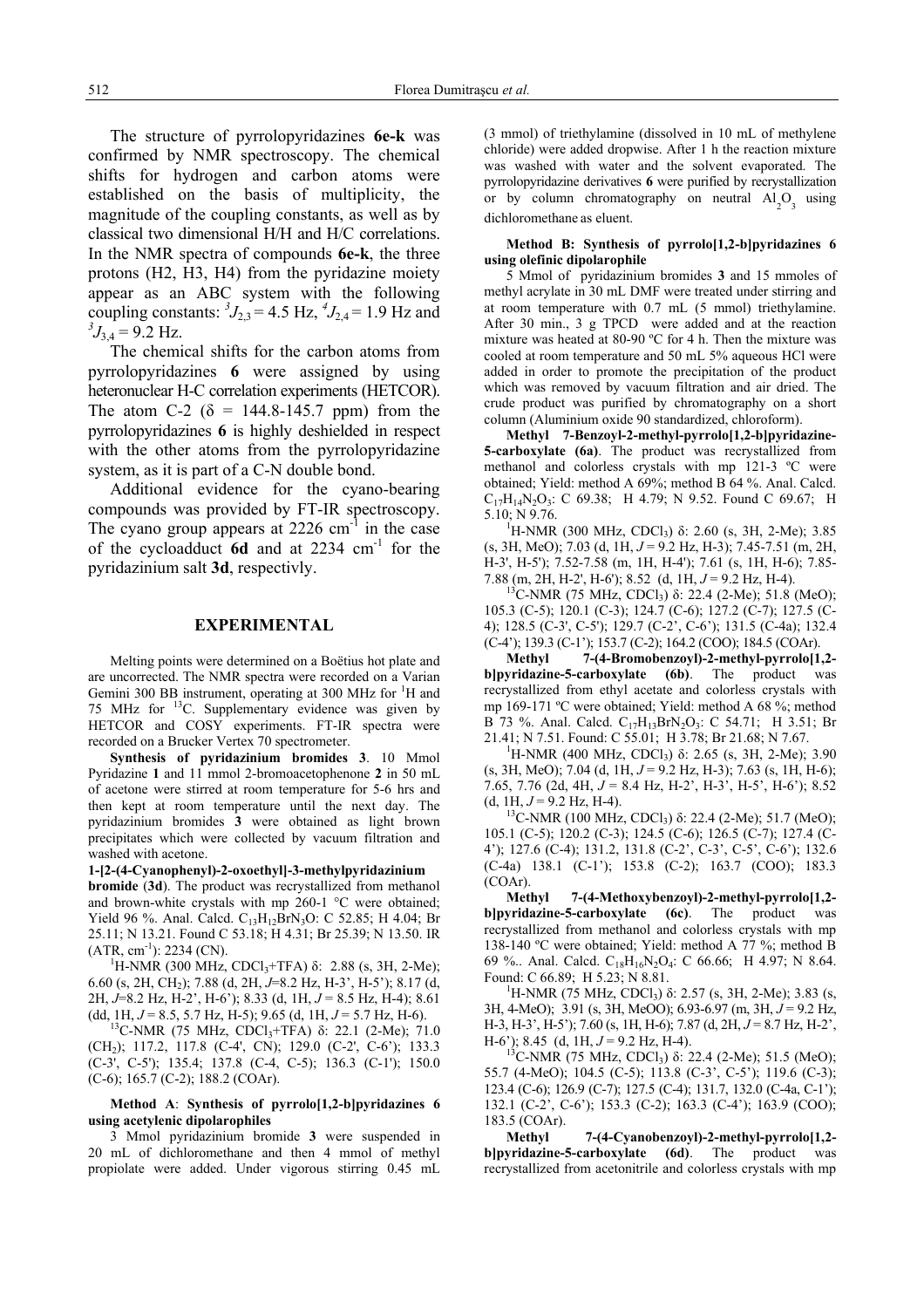174-5 ºC were obtained; Yield: method A 60 %; method B 67 %. Anal. Calcd.  $C_{18}H_{13}N_3O_3$ : C 67.71, H 4.10; N 13.16.

Found: C 68.02; H 4.25; N 13.44. IR (ATR, cm<sup>-1</sup>): 2226 (CN). <sup>1</sup>H-NMR (300 MHz, CDCl<sub>3</sub>) δ: 2.66 (s, 3H, 2-Me); 3.91(s, 3H, MeO); 7.12 (d, 1H, *J* = 9.2 Hz, H-3); 7.63 (s, 1H, H-6); 7.80 (d, 2H,  $J = 8.4$  Hz, H-3', H-5'); 7.95 (d, 2H,  $J = 8.4$  Hz, H-2', H-6'); 8.56 (d, 1H, *J* = 9.2 Hz, H-4). <sup>13</sup>C-NMR (75 MHz, CDCl<sub>3</sub>) δ: 22.4 (2-Me); 51.8 (MeO);

105.6 (C-5); 115.6 (CN); 118.3 (C-4'); 120.7 (C-3); 125.0 (C-6); 126.1 (C-7); 127.7 (C-4); 129.9 (C-2', C-6'); 132.4 (C-3', C-5'); 133.0 (C-4a); 143.1 (C-1'); 154.1 (C-2); 163.9 (COO); 182.6 (COAr).

#### **Method A: Synthesis of pyrrolo[1,2-b]pyridazine 6 using acetylenic dipolarophiles**

 3 Mmol pyridazinium bromide **3** were suspended in 20 mL of dichloromethane and then 4 mmol of diethyl acetylenedicarboxylate were added. Under vigorous stirring 0.45 mL (3 mmol) of triethylamine (dissolved in 10 mL of methylene chloride) were added dropwise. After 1 h the reaction mixture was washed with water and the solvent evaporated. The pyrrolopyridazine derivatives **6** were purified by recrystallization or by column chromatography on neutral  $\text{Al}_2\text{O}_3$  using dichloromethane as eluent.

#### **Method B: Synthesis of pyrrolo[1,2-b]pyridazines 6 using olefinic dipolarophiles**

5 Mmol of pyridazinium bromides **3** and 15 mmoles of olefinic dipolarophile (diethyl maleate or fumarate) in 30 mL DMF were treated under stirring and at room temperature with 0.7 mL (5 mmol) triethylamine. After 30 min. was added 3 g TPCD and at the reaction mixture was heated at 80-90 ºC for 4 h. Then the mixture was cooled at room temperature and 50 mL 5% aqueous HCl were added in order to promote the precipitation of the product which was removed by vacuum filtration and air dried. The crude product was purified by chromatography on a short column (Aluminium oxide 90 standardized, chloroform).

 **Diethyl 7-Benzoyl-pyrrolo[1,2-b]pyridazine-5,6 dicarboxylate** (**6e**) The product was recrystallized from methanol and colorless crystals with mp 126-8 °C were obtained. Yield: method A 81 %; method B 79 %. Anal. Calcd.  $C_{20}H_{18}N_2O_5$ : C 65.57; H 4.95; N 7.65. Found: C 65.88; H 5.23; N 7.87. <sup>1</sup>H-NMR (300 MHz, CDCl<sub>3</sub>) δ: 1.13 (t, 3H, *J* = 7.1 Hz, 6-Me); 1.38 (t, 3H, *J* = 7.1 Hz, 5-Me); 4.02 (q, 2H, *J* = 7.1 Hz, 6-CH<sub>2</sub>O); 4.39 (q, 2H, *J* = 7.1 Hz, 5-CH<sub>2</sub>O); 7.07 (dd, 1H, *J* = 9.2, 4.5 Hz, H-3); 7.43-7.48 (m, 2H, H-3', H-5'); 7.56-7.61 (m, 1H, H-4'); 7.80-7.83 (m, 2H, H-2', H-6'); 8.33 (dd, 1H, *J* = 4.5, 1.9 Hz, H-2); 8.62 (dd, 1H, *J* = 9.2, 1.9 Hz,

H-4). 13C-NMR (75 MHz, CDCl3) δ: 14.0, 14.5 (2Me); 61.0, 62.0 (2OCH2); 103.8 (C-5); 117.5 (C-3); 128.6 (C-4); 126.3, 126.8 (C-6, C-7); 128.6 (C-3', C-5',); 129.8 (C-2', C-6'); 131.2 (C-4a); 133.5 (C-4'); 138.3 (C-1'); 144.9 (C-2); 162.8, 164.3 (2COO); 185.8 (COAr).

 **Diethyl 7-(4-Phenylbenzoyl)-pyrrolo[1,2-b]pyridazine-5,6-dicarboxylate** (**6f**). The product was recrystallized from isopropanol and colorless crystals with mp 129-132 °C were obtained. Yield: method A 76 %; method B 71 %. Anal. Calcd.  $C_{26}H_{22}N_2O_5$ : C 70.58; H 5.01, N 6.33. Found: C 70.89; H 5.32; N 6.58.

<sup>1</sup>H-NMR (300 MHz, CDCl<sub>3</sub>) δ: 1.15 (t, 3H,  $J = 7.1$  Hz, 6-Me); 1.38 (t, 3H, *J* = 7.1 Hz, 5-Me); 4.08 (q, 2H, *J* = 7.1 Hz, 6-CH2O); 4.38 (q, 2H, *J* = 7.1 Hz, 5-CH2O); 7.06 (dd, 1H, *J* = 9.2, 4.5 Hz, H-3); 7.35-7.41 (m, 1H, H-4"); 7.42-7.48 (m, 2H, H-3", H-5"); 7.60-7.64 (m, 2H, H-2", H-6"); 7.67 (d, 2H, *J* = 8.4 Hz, H-3', H-5'); 7.89 (d, 2H, *J* = 8.4 Hz, H-2', H-6'); 8.31 (dd, 1H, *J* = 4.5, 1.9 Hz, H-2); 8.60(dd, 1H, *J* = 9.2, 1.9 Hz, H-4).

<sup>13</sup>C-NMR (75 MHz, CDCl<sub>3</sub>) δ: 14.2, 14.7 (2Me); 61.2, 62.2 (20CH<sub>2</sub>); 104.0 (C-5); 117.0 (C-3); 124.9, 125.7 (C-6, C-7); 126.2, 126.4, 128.2, 129.2 (C-2', C-6', C-3', C-5', C-2", C-3", C-5", C-6"); 127.5, 127.9 (C-4, C-4"); 129.9 (C-4a); 135.7 (C-1'); 138.9 (C-1'); 144.3 (C-2); 145.0 (C-4'); 161.6, 163.1 (2COO); 184.1 (COAr).

**Diethyl 7-(4-chlorobenzoyl)pyrrolo[1,2-b]pyridazine-5,6-dicarboxylate** (**6g**). The product was recrystallized from ethyl acetate and white crystals with mp 164-6 °C were obtained. Yield: method A 67 %; method B 71 %. Anal. Calcd. C<sub>20</sub>H<sub>17</sub>ClN<sub>2</sub>O<sub>5</sub>: N 6.99. Found: N 7.09.<br><sup>1</sup>H-NMR (300 MHz, CDCl<sub>3</sub>) δ: 1.16 (t, 3H, *J* = 7.1 Hz,

6-Me); 1.36 (t, 3H, *J* = 7.1 Hz, 5-Me); 4.07 (q, 2H, *J* = 7.1 Hz, 6-CH2O); 4.36 (q, 2H, *J* = 7.1 Hz, 5-CH2O); 7.07 (dd, 1H, *J* = 9.2, 4.5 Hz, H-3); 7.40 (d, 2H, *J* = 8.5 Hz, H-3', H-5'); 7.72 (d, 2H, *J* = 8.5 Hz, H-2', H-6'); 8.30 (dd, 1H, *J* = 4.5,

1.9, H-2); 8.62 (dd, 1H, *J* = 9.2, 1.9, H-4). <sup>13</sup>C-NMR (75 MHz, CDCl<sub>3</sub>) δ: 13.7, 14.2 (2Me); 60.8, 61.9 (2OCH2); 103.6 (C-5); 117.3 (C-3); 125.9, 126.4 (C-6, C-7); 128.6 (C-4); 128.6 130.8 (C-2', C-3', C-5', C-6'); 131.0 (C-4a); 136.2 (C-1'); 139.6 (C-4'); 144.6 (C-2); 162.4, 164.1 (2COO); 184.2 (COAr).

**Diethyl 7-(3-bromobenzoyl)pyrrolo[1,2-b]pyridazine-5,6-dicarboxylate** (**6h**). The product was recrystallized from methanol and colorless crystals with mp 98-100 °C were obtained. Yield: method A 77 %; method B 72 %. Anal. Calcd. C<sub>20</sub>H<sub>17</sub>BrN<sub>2</sub>O<sub>5</sub>: N 6.29. Found: N 6.41.<br><sup>1</sup>H-NMR (300 MHz, CDCl<sub>3</sub>) δ: 1.21 (t, 3H, *J* = 7.1 Hz,

6-Me); 1.39 (t, 3H, *J* = 7.1 Hz, 5-Me); 4.10 (q, 2H, *J* = 7.1 Hz, 6-CH<sub>2</sub>O); 4.39 (q, 2H,  $J = 7.1$  Hz, 5-CH<sub>2</sub>O); 7.11 (dd, 1H, *J* = 9.2, 4.5 Hz, H-3); 7.34 (t, 1H, *J* = 7.8 Hz, H-5'); 7.93 (t, 1H, *J* = 1.8 Hz, H-2'); 7.69-7.73 (m, 2H, H-4', H-6'); 8.35 (dd,

1H, *J* = 4.5, 1.9 Hz, H-2); 8.64 (dd, 1H, *J* = 9.2, 1.9 Hz, H-4).<br><sup>13</sup>C-NMR (75 MHz, CDCl<sub>3</sub>) δ: 14.1, 14.6 (2Me); 61.1, 62.3 (2OCH2); 104.1 (C-5); 117.8 (C-3); 122.8 (C-4'); 126.0, 126.1 (C-6, C-7); 128.3 (C-6'); 129.1 (C-4); 130.3 (C-5'); 131.5 (C-4a); 132.5 (C-2'); 136.2 (C-4'); 140.2 (C-1'); 145.1 (C-2); 162.7, 164.4 (2COO); 184.2 (COAr).

**Diethyl 7-(4-bromobenzoyl)pyrrolo[1,2-b]pyridazine-5,6-dicarboxylate** (**6i**) The product was recrystallized from acetonitrile or a mixture of methanol-ethyl acetate (1:1) and colorless crystals with mp 161-2°C were obtained. Yield: method A 78 %; method B 76 %. Anal. Calcd.  $C_{20}H_{17}BrN_2O_5$ : N 6.29. Found: N 6.41.

<sup>1</sup>H-NMR (300 MHz, CDCl<sub>3</sub>) δ: 1.18 (t, 3H,  $J = 7.1$  Hz, 6-Me); 1.39 (t, 3H, *J* = 7.1 Hz, 5-Me); 4.10 (q, 2H, *J* = 7.1 Hz, 6-CH2O); 4.39 (q, 2H, *J* = 7.1 Hz, 5-CH2O); 7.11 (dd, 1H, *J* = 9.2, 4.5 Hz, H-3); 7.59 (d, 2H, *J* = 8.6 Hz, H-3', H-5'); 7.67 (d, 2H, *J* = 8.6 Hz, H-2', H-6'); 8.32 (dd, 1H, *J* = 4.5, 1.9 Hz,

H-2); 8.62 (dd, 1H, *J* = 9.2, 1.9 Hz, H-4). <sup>13</sup>C-NMR (75 MHz, CDCl<sub>3</sub>) δ: 13.8, 14.3 (2Me); 60.8, 61.9 (2OCH2); 103.7 (C-5); 117.3 (C-3); 126.1, 126.4 (C-6, C-7); 128.3 (C-4'); 128.8 (C-4); 130.9, 131.3 (C-2', C-3', C-5', C-6'); 131.0 (C-4a); 136.8 (C-4'); 144.6 (C-2); 162.5, 164.1 (2COO); 184.4 (COAr).

**Diethyl 7-(3-nitrobenzoyl)pyrrolo[1,2-b]pyridazine-5,6 dicarboxylate** (**6j**) The product was recrystallized from ethanol and colorless crystals with mp 103-5 °C were obtained. Yield: method A 74 %; method B 76 %. Anal. Calcd.  $C_{20}H_{17}N_3O_7$ : C 58.40; H 4.17; N 10.21. Found: C 58.71; H 4.48; N 10.43. 1

<sup>1</sup>H-NMR (300 MHz, CDCl<sub>3</sub>) δ: 1.22 (t, 3H,  $J = 7.1$  Hz, 6-Me); 1.37 (t, 3H, *J* = 7.1 Hz, 5-Me); 4.14 (q, 2H, *J* = 7.1 Hz,